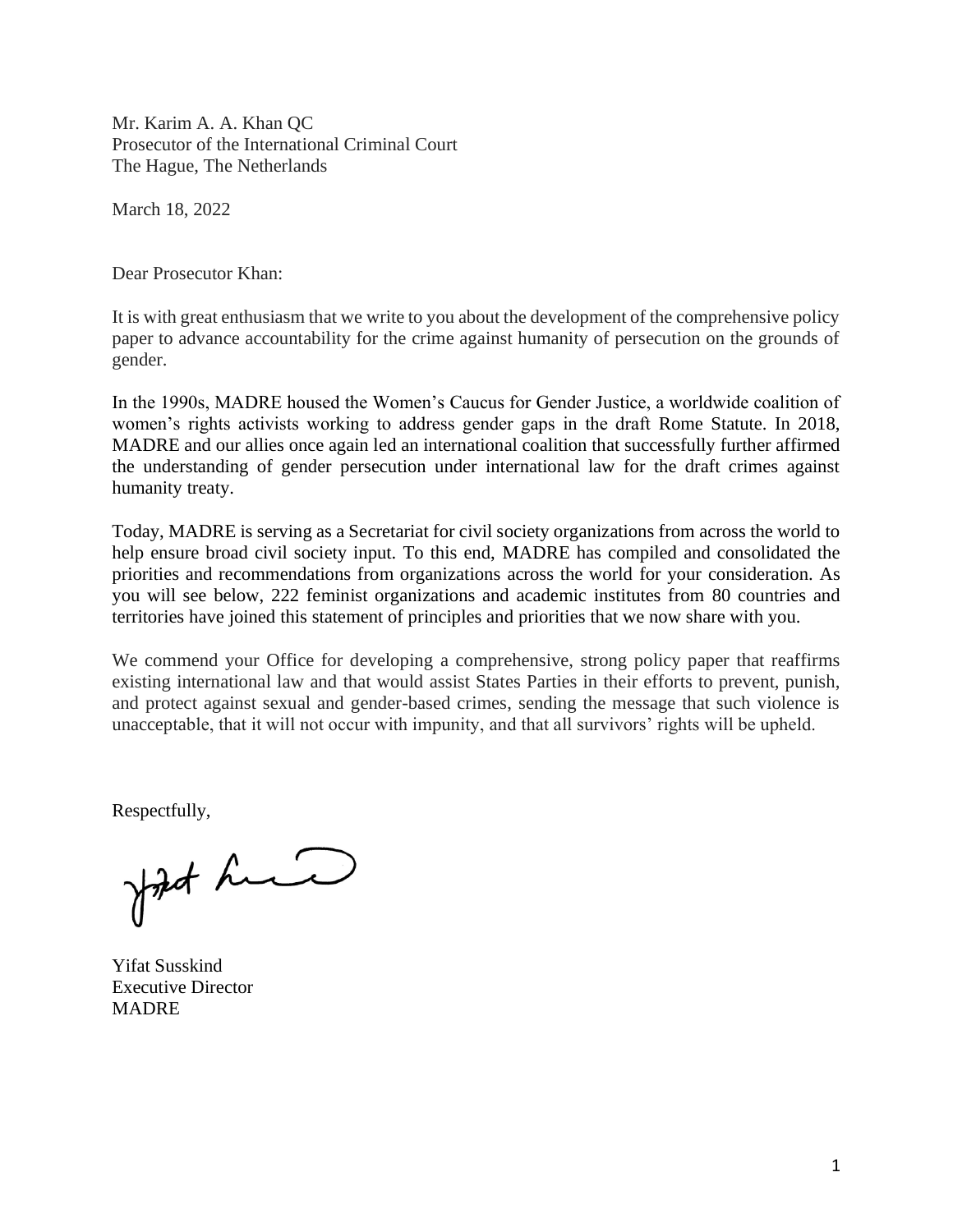Civil society groups from across the globe submit the following principles to be taken into consideration for the policy paper on gender persecution:

- Over 20 years of international law has defined gender as a social construct. Gender-based crimes are used against victims to enforce gender regulations, for example, roles, behaviors, activities, or attributes.
- Accountability needs to be informed and led by survivors and their communities who have been affected by conflict or atrocity. There are many forms of accountability, ranging from restorative justice models to international tribunals to domestic court proceedings, and a first step to any justice process is agreement on what constitutes a crime or wrongdoing, including crimes that amount to gender persecution.
- Once established, accountability mechanisms should investigate gender persecution crimes. Entities tasked with creating accountability mechanisms should include gender persecution as a crime against humanity in the mandates of these mechanisms.
- These mechanisms should incorporate a gender analysis rooted in international human rights law in all stages of investigations and prosecutions, recognizing multiple and intersecting forms of discrimination.
- Gender regulations often intersect with other discriminatory regulations used to reinforce systems of oppression, including, but not limited to, race, ethnicity, nationality, religion, Indigenous status, immigration status, or disability status. When addressing gender-based violence, accountability mechanisms should also take into consideration other intersecting forms of discrimination that may also underlie a perpetrator's intent to do harm.
- Accountability for gender persecution must include meaningful participation of survivors of gender persecution in peace and transitional justice processes. Survivors play a key role in creating sustainable peace and their rights to participation in redress mechanisms should be upheld.
- Accountability for gender persecution must include prevention strategies that address gender inequality and harmful gender stereotypes, and that enable women-led civil society organizations and human rights defenders to safely support their communities.
- States Parties should support the ICC in raising awareness of gender persecution, including through trainings of national and international accountability mechanisms on gender persecution, how to identify and support survivors, and the importance of meaningful survivor participation.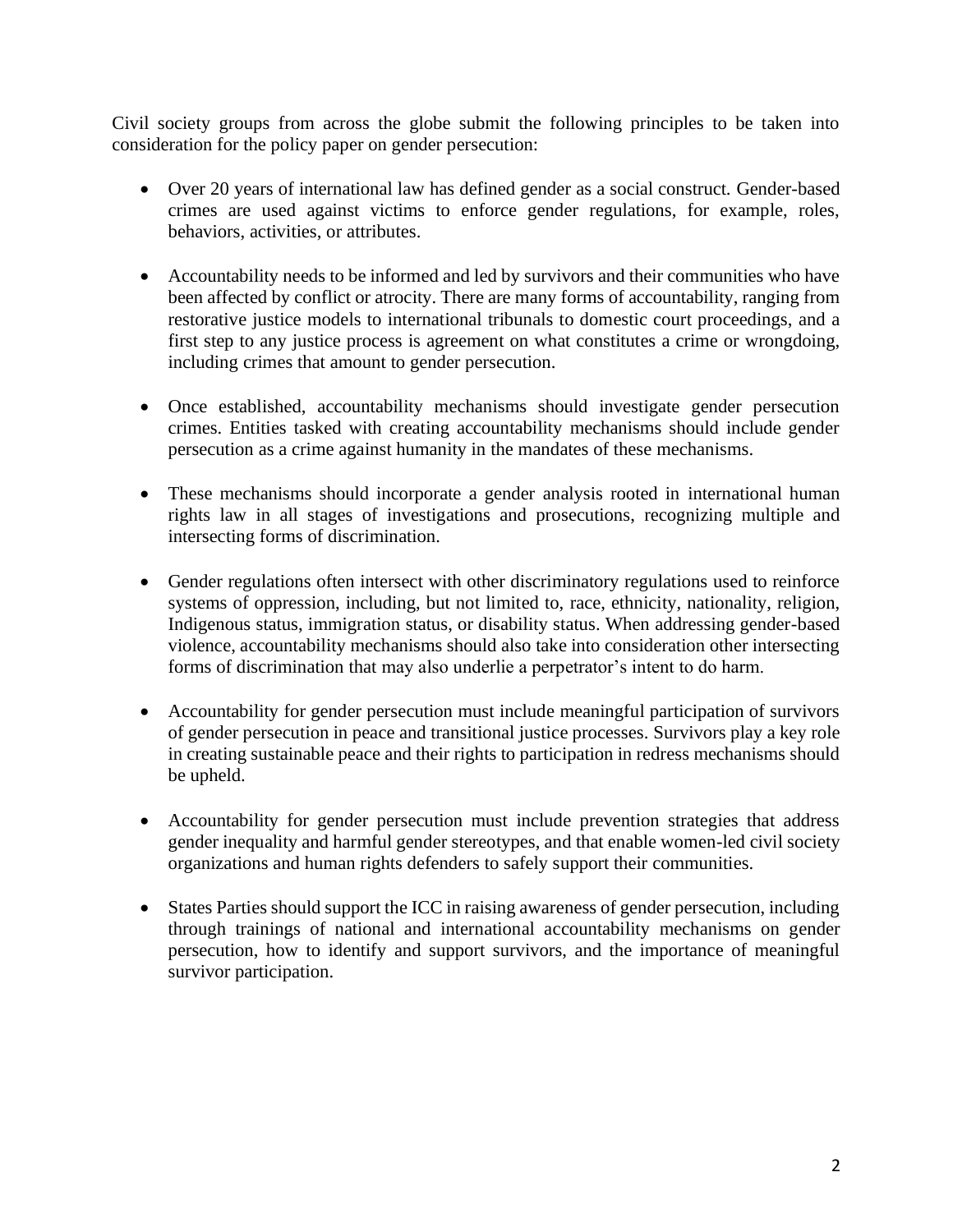## Signatories:

MADRE 17 May Association ABAAD - Resource Center for Gender Equality Abogados sin fronteras Canadá Abortion Rights Coalition of Canada Actions pour la Lutte Contre les Injustices Sociales (ALCIS) Advocates for Youth Afghan Women's Advocacy Group (AWAG) African Caribbean Pacific Alliance African Law Foundation (AFRILAW) Albanian Society for All Ages (ASAG) Alliance for Choice Alouen Algérie Alternativa Nicaragüense de diversidad sexual - ANDISEX ALTSEAN-Burma Arab Foundation for Freedoms and Equality ARELAS, Asociación de familias de menores trans Asociación de Mujeres Afrobolivianas CIMARRONAS Asociaciòn Mujeres sufridas del Àrea Ixil (MUIXIL) Asociación Shinyak Kashikai Association des Femmes Eleveuses du Maniema (AFELMA) Association for Cultural and Media Activism QUEER SQUARE Skopje Association of Transgender People in the Philippines (ATP) Association of War Affected Women Association SKUC Association Spectra Association Tujenge Kwetu Maniema (ATK-MANIEMA) Associazione Radicale Certi Diritti Bahamas Crisis Centre Belgrade Pride Beyond Beijing Committee Nepal Beyond Borders Blue Diamond Society Boutokaan Inaomataia ao Mauriia Binabinaine Association (BIMBA) - Kiribati Burundian Women for Peace and Development (BWPD) Caribbean Forum for Liberation and Acceptance of Genders and Sexualities (CariFLAGS) çavaria CCSD in the USA, EU and Turkey Center for Gender & Refugee Studies Center for Reproductive Rights Center for Social Group Development - CSGD Center for Women's Global Leadership Center Women and Modern World Centre for Accountability and Inclusive Development (CAAID)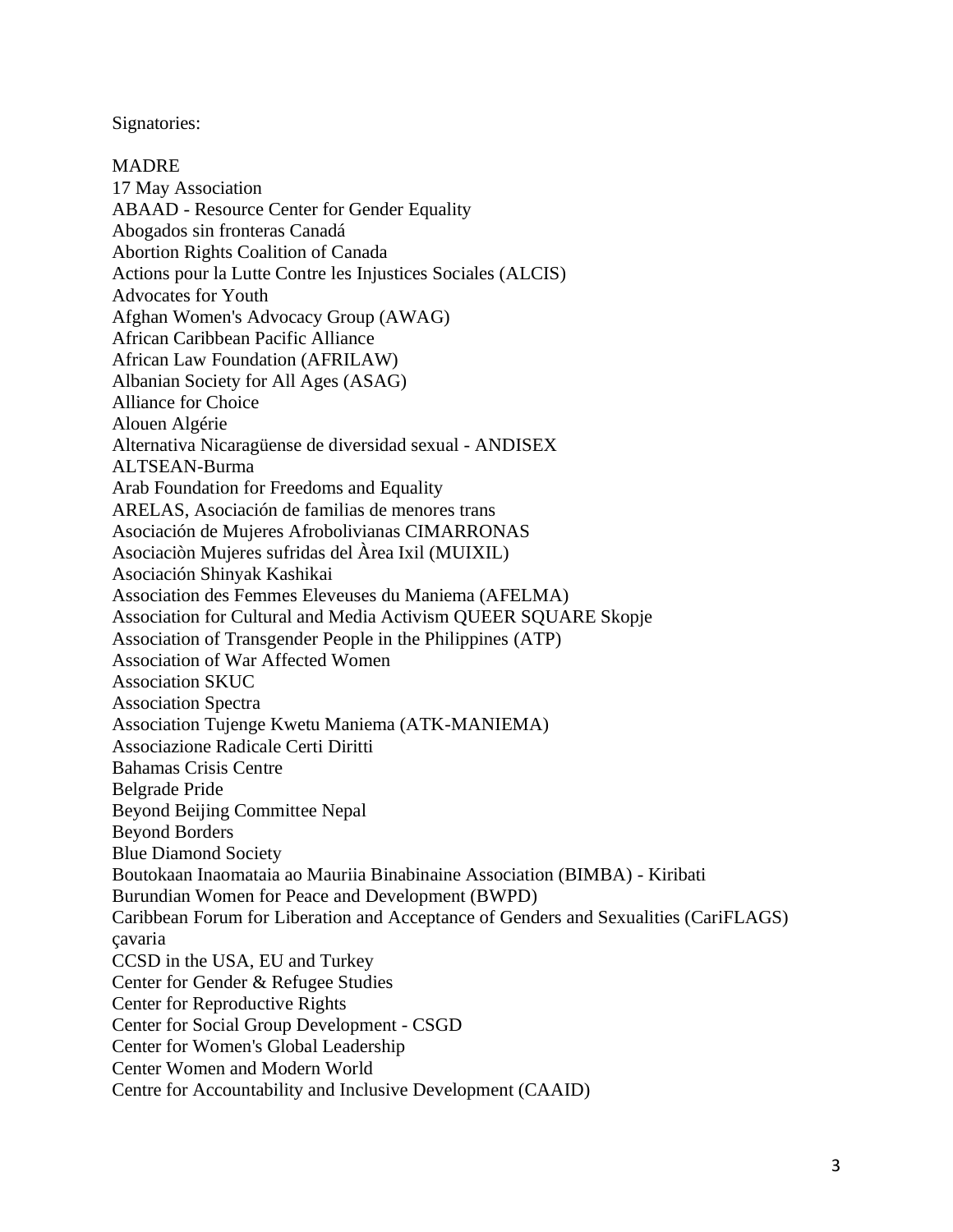Centre for Mmadu on Human Rights (C4M) Centre for Women Justice Uganda CHOICE for Youth and Sexuality CIDH AFRICA Coalition Anti SIDA (CAS) Colectiva Amorales Colectivo Alejandria Colectivo justicia y esperanza Collaborative Centre for Gender and Development Colombia Diversa Community Voices for Peace and Pluralism in Africa Consejería de mujer y familia - UNIPA Consortium on Gender, Security and Human Rights Continental Network of Inidgenous Women of the Americas-ECMIA Coordination des Associations et des Particuliers pour la Liberté de Conscience Corporación Caribe Afirmativo Counselling Line for Women and Girls Deaf Girls Rescue Democracy Today DemoS Organization Diverlex Diversidad e Igualdad a través de la Ley Diverse Voices and Action (DIVA) for Equality Diversidad Democrática ECADE Eesti Trans Elite lbq Empowered Ladies Initiative for Equality Equal Health Rights Access Advocacy Initiatives Equality Ohio Equals Now ERA - LGBTI Equal Rights Association for the Western Balkans and Turkey F'INE Pasifika Aotearoa Trust Feedback Madagascar Femme en action contre la stigmatisation et la discrimination sexuelle-FACSDIS Femme Handicapée sans Frontière Femmeprojects Fiji Women's Rights Movement FOKUS - Forum for Women and Development Fondation Agnodice Fondation Eboko Fondo Semillas FPES Fundacion Arcoiris por el respeto a la diversidad sexual Fundación Colectivo Hombres XX, A.C. Fundacion para el desarrollo comunitario (FUNDECOM) Gendered Intelligence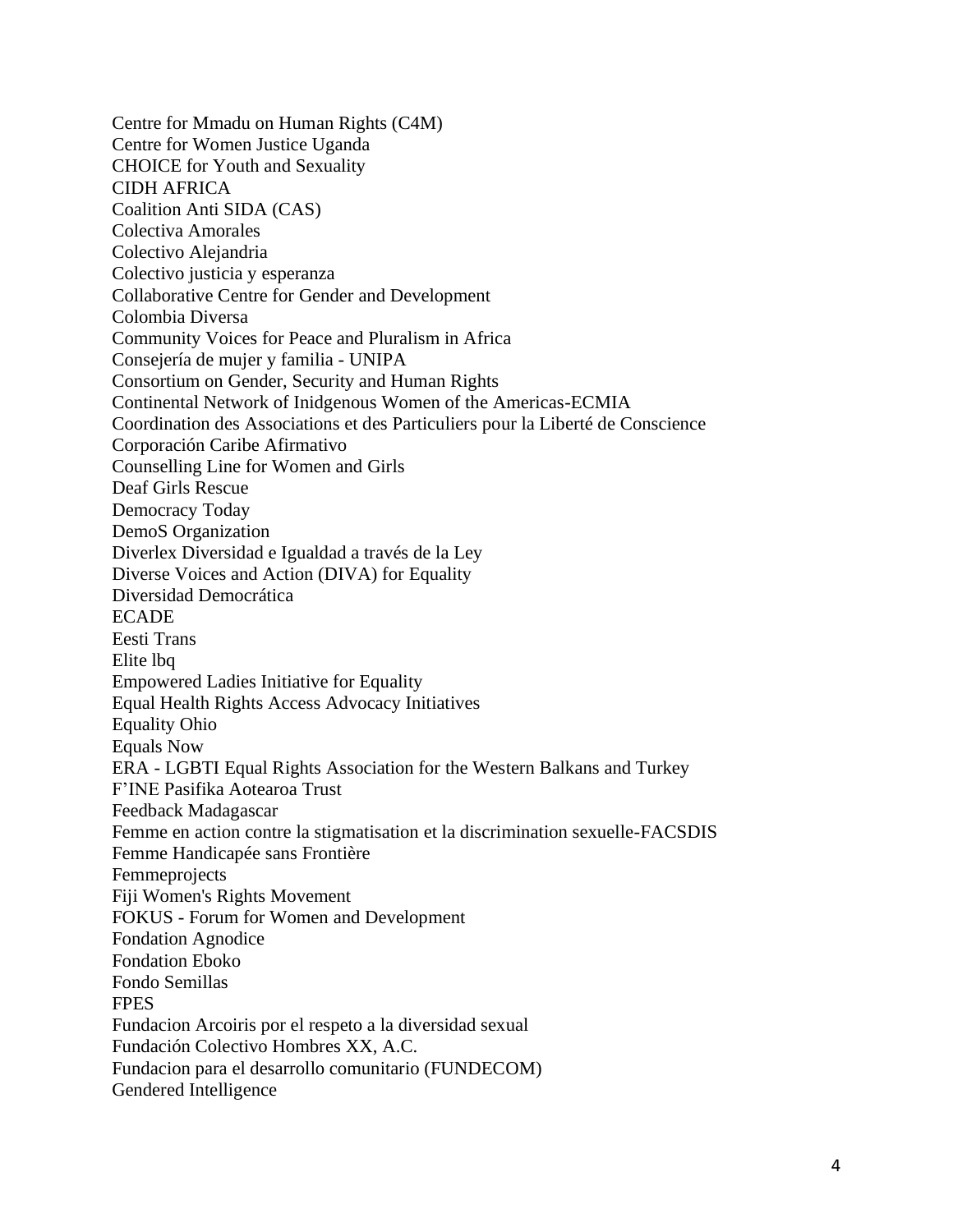Girls Got Voice Girls Voices Initiative Global Faith and Justice Project Global Justice Center Global Network of Women Peacebuilders Global Platform Uganda Global Woman P.E.A.C.E. Foundation **GODAN** Gramya Resource Centre for Women Haus of Khameleon Hivos HPLGBT Human Rights and Justice Centre ICAAD ILGA Oceania ILGA Portugal ILGA World INERELA+ Madagascar OMASAVE International Action Network for Gender Equity & Law (IANGEL) International Center for Advocates Against Discrimination (ICAAD) International Indigenous Women's Forum (FIMI) International Planned Parenthood Federation International Women's Rights Project Ipas Iraqi Al-Amal Association Iraqi Women Network JPIC Department Karapatan Alliance Philippines Komunitas Sehati Makassar Las Vanders Lesotho Collective Liberia's initiative for the Promotion of Rights, Identity, Diversity and Equality (LIPRIDE) Lighthouse Outreach Center Literacy for the Deaf, Mexico MANODIVERSA Masakhane Autonomy Lesotho - Lesotho Collective Mbeleni Foundation medica mondiale e. V. Meera Foundation Moviemiento de Mujeres por la Paz Visitación Padilla Filial La Ceiba Mujer-LGBT Organization Inc Mujeres Indígenas por CIARENA Mujeres Unidas x la Libertad México A.C Multicural Women Peacemakers Network, MWPN Naso Trust Nassawiyat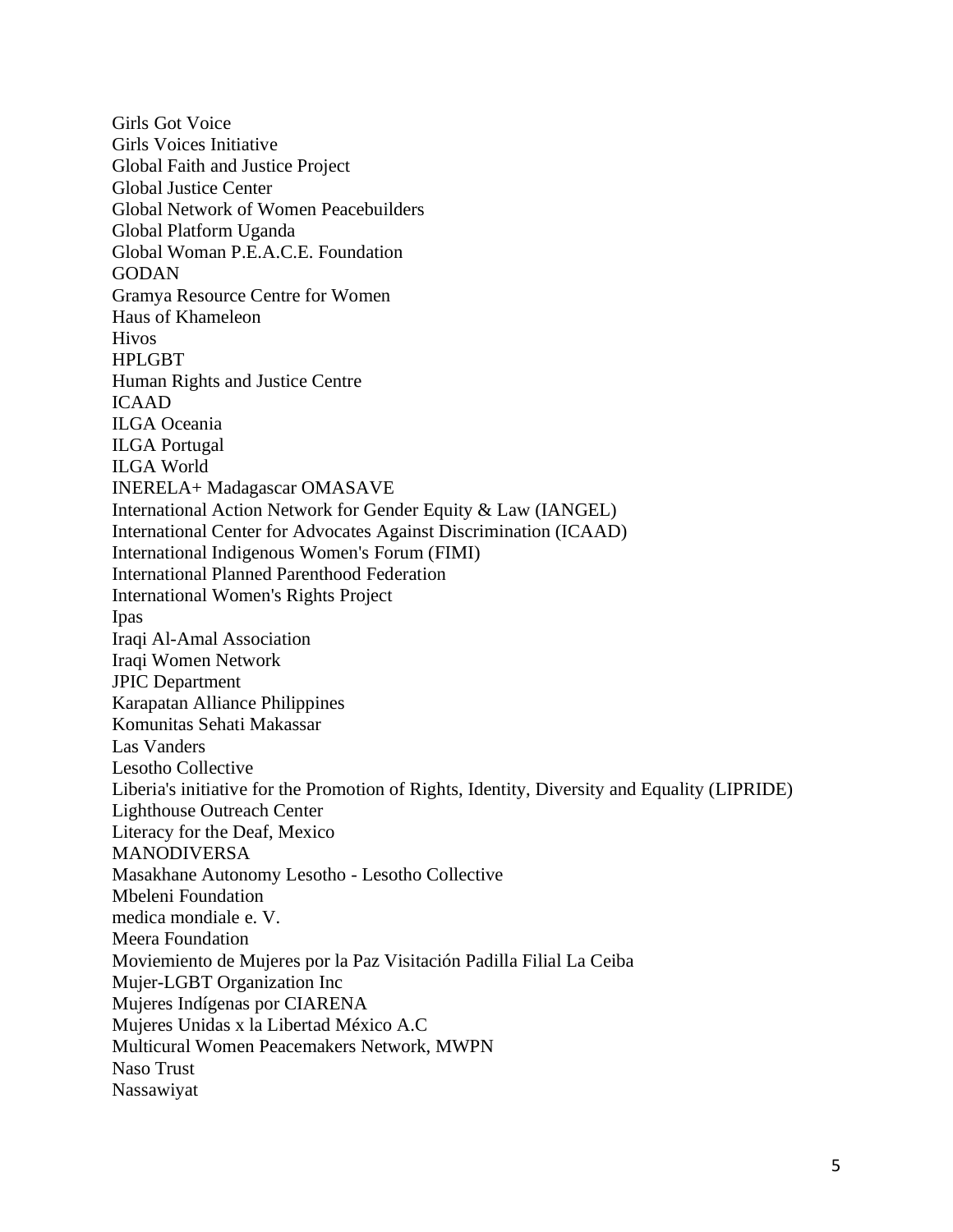National Indigenous Disabled Women Association Nepal National Indigenous Women Forum (NIWF) Nationwide Organization of Visually-Impaired Empowered Ladies (NOVEL) Oasis RD Congo Observatorio feminista sobre comunicación y derechos Ogiek Youth Council Organizando Trans Diversidades (OTD Chile) Pathways for Women's Empowerment and Development (PaWED) Peace Movement Aotearoa Peace Track Initiative Peperusha Binti Philippine Alliance of Women with Disabilities (PAWID) Planet Ally Public Aid Organization Puerta Abierta IAP Purple Feminists Group Queer Here Collective Queeramnesty Schweiz Rainbow Reflections of Namibia Raise Your Voice Saint Lucia Inc Red de Litigantes LGBTI de las Américas Red Jurídica Feminista Colombia Red Temática de la Diversidad Sexual LGBTIQACDPM+ de Nicaragua Réseau des associations pour la lutte contre la pauvreté Rhytmes Of Resitance Tartu Rithes-Outreach on Human Rights, Justice and Law Rural Women's Association "ALGA" **Rutgers** Saheli Women's Resource Centre SAIFAC SASOD Guyana Secretaría de equidad y género de la mujer ciega en Panamá Secretaría de equidad y género en Panamá. Security Women SIHA Network (Strategic Initiative for Women In the Horn of Africa ) Society for the Improvement of Rural People Solidarité des Femmes pour le développement, environnement et Droit de l'enfant au Congo (SOFEDEC) Solidarité Féminine pour la Paix et le Développement Intégral (SOFEPADI) Soutien aux Actions des Femmes Indigentes au Maniema (SAFI-MANIEMA) Stichting Tosangana Streha Center Strengthening Human Rights and Peace Research/Education in ASEAN/Southeast Asia (Shape-Sea) Success Capital Organisation Sudanese Women Rights Action